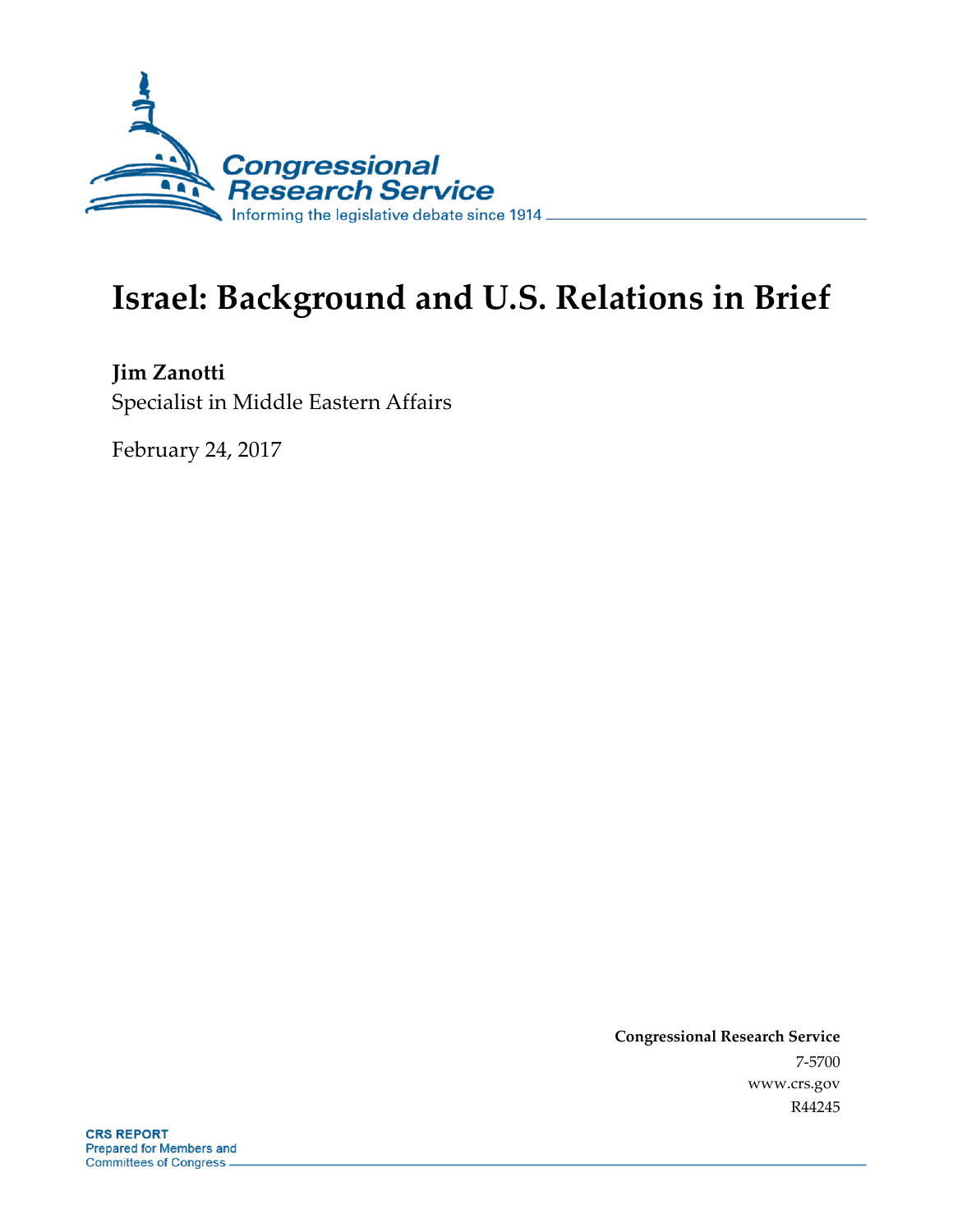# **Contents**

# **Figures**

# **Contacts**

|--|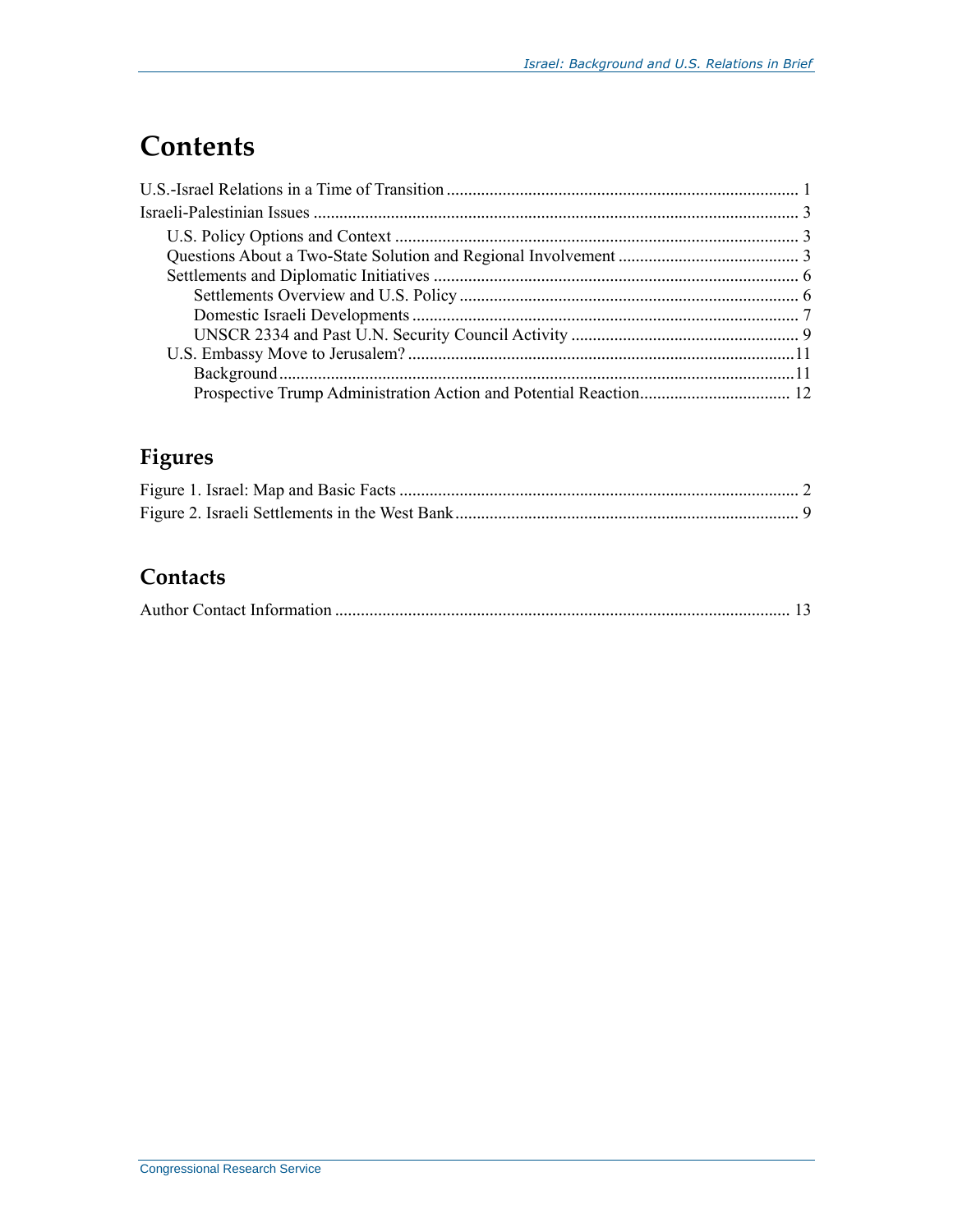# **U.S.-Israel Relations in a Time of Transition**

For decades, strong bilateral relations have fueled and reinforced significant U.S.-Israel cooperation in many areas, including regional security. Nonetheless, at various points throughout the relationship, U.S. and Israeli policies have diverged on some important issues. Significant differences regarding regional issues—notably Iran and the Palestinians—arose or intensified during the Obama Administration. 1 Since President Donald Trump's inauguration, he and Israeli Prime Minister Binyamin Netanyahu have discussed ways "to advance and strengthen the U.S.- Israel special relationship, and security and stability in the Middle East."<sup>2</sup>

Since late 2016, a number of developments involving President Trump, the Obama Administration, Israeli leaders, and various other actors (including Members of Congress) have affected U.S. policy. They include several controversies regarding Israeli-Palestinian issues amid the U.S. presidential transition, including the following.

- The future of U.S. policy regarding a two-state solution and regional Arab involvement.
- Israeli settlements in the West Bank and East Jerusalem.
- A possible move of the U.S. embassy in Israel to Jerusalem.

Amid the transition, Netanyahu and other Israeli leaders have also sought to influence the incoming Administration's stance on the 2015 Iran nuclear deal (the Joint Comprehensive Plan of Action, or JCPOA) and Iran's role in the region.

Also, in early January 2017, a legal probe of Prime Minister Netanyahu turned into a criminal investigation—in connection with allegations of bribery and receipt of improper gifts—that some observers speculate could threaten his term of office.<sup>3</sup> Netanyahu has dismissed the allegations.<sup>4</sup>

For background information and analysis, see CRS Report RL33476, *Israel: Background and U.S. Relations*, by Jim Zanotti; CRS Report RL33222, *U.S. Foreign Aid to Israel*, by Jeremy M. Sharp; and CRS Report R44281, *Israel and the Boycott, Divestment, and Sanctions (BDS) Movement*, coordinated by Jim Zanotti.

<sup>1</sup> See, e.g., Jeffrey Goldberg, "The Obama Doctrine," *The Atlantic*, April 2016; Jason M. Breslow, "Dennis Ross: Obama, Netanyahu Have a 'Backdrop of Distrust,'" PBS Frontline, January 6, 2016; Sarah Moughty, "Michael Oren: Inside Obama-Netanyahu's Relationship," PBS Frontline, January 6, 2016.

<sup>&</sup>lt;sup>2</sup> White House Office of the Press Secretary, "Readout of the President's Call with Prime Minister Netanyahu of Israel," January 22, 2017.

<sup>3</sup> Mazal Mualem, "Will Netanyahu's Allies Abandon Him?" *Al-Monitor Israel Pulse*, January 26, 2017. 4 Ibid.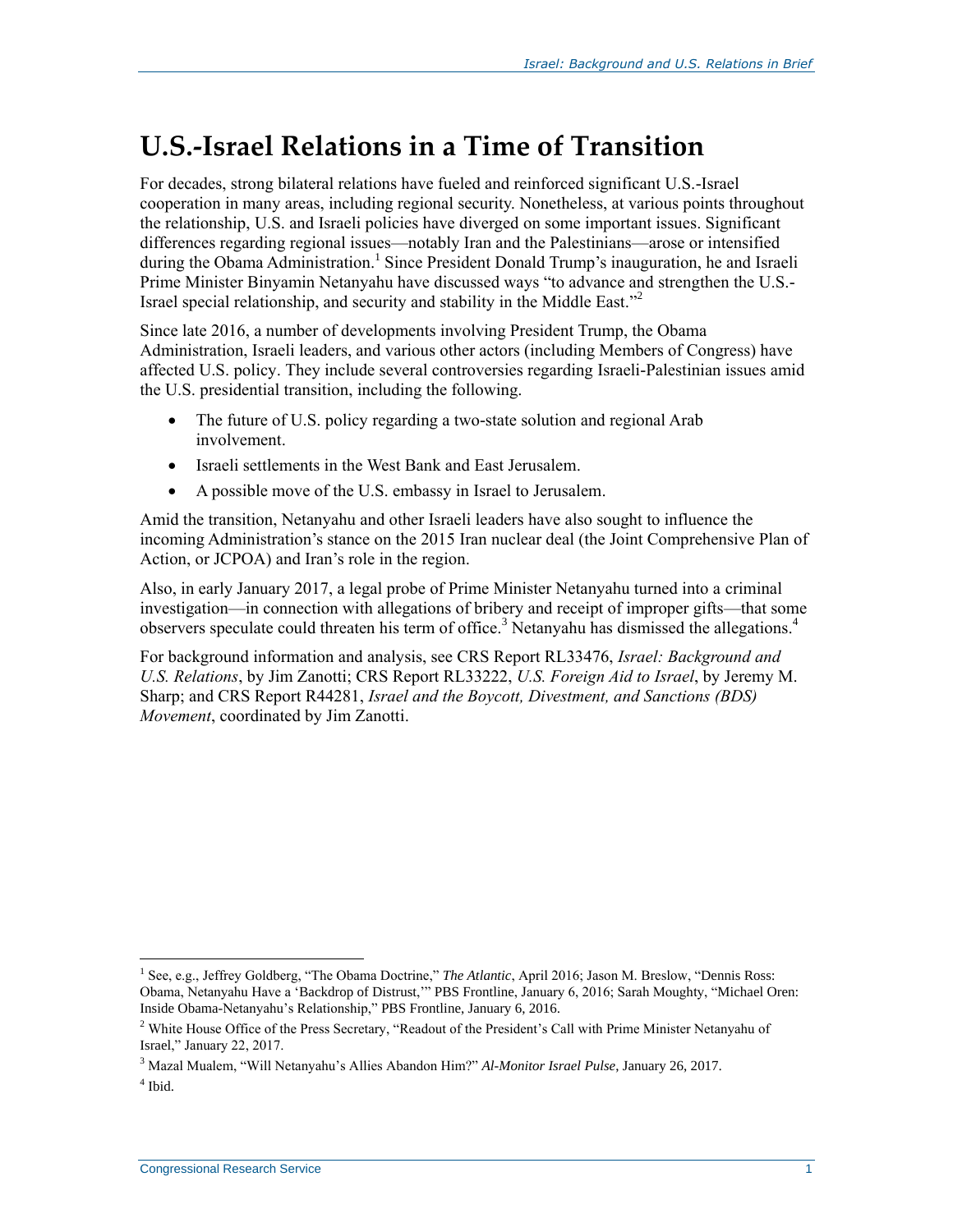

#### **Figure 1. Israel: Map and Basic Facts**

**Sources:** Graphic created by CRS. Map boundaries and information generated by Hannah Fischer using Department of State Boundaries (2011); Esri (2013); the National Geospatial-Intelligence Agency GeoNames Database (2015); DeLorme (2014). Fact information from CIA, *The World Factbook*; Economist Intelligence Unit; IMF World Outlook Database; Israel Central Bureau of Statistics. All numbers are estimates and as of 2016 unless specified.

**Notes:** United Nations Disengagement Observer Force (UNDOF) withdrew to Israeli-controlled territory in the Golan Heights in September 2014. The West Bank is Israeli-administered with current status subject to the 1995 Israeli-Palestinian Interim Agreement; permanent status to be determined through further negotiation. The status of the Gaza Strip is a final status issue to be resolved through negotiations. Israel proclaimed Jerusalem as its capital in 1950, but the United States, like nearly all other countries, retains its embassy in Tel Aviv-Yafo. Boundary representation is not necessarily authoritative.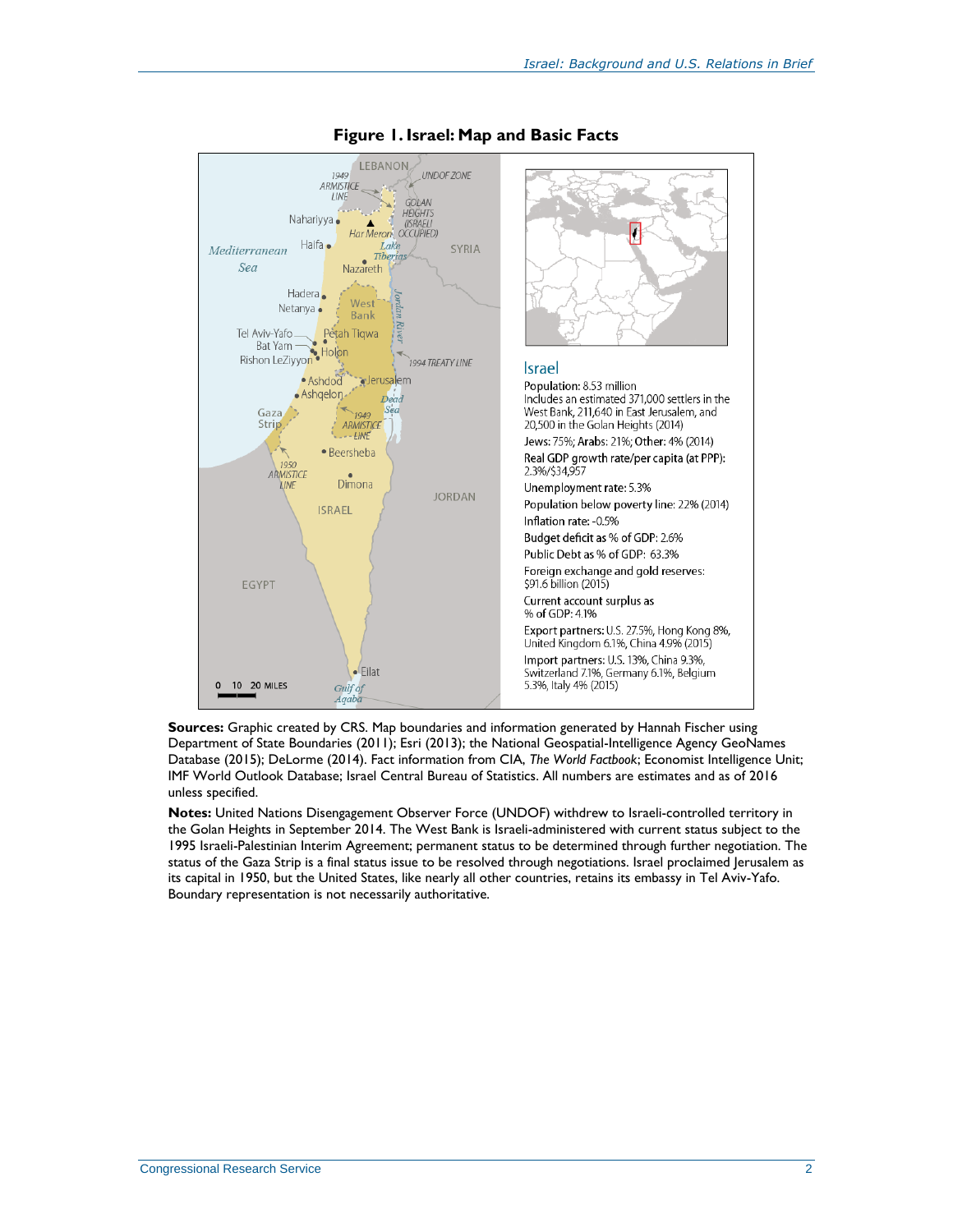# **Israeli-Palestinian Issues**

## **U.S. Policy Options and Context**

President Trump's advisors on Israeli issues include his senior advisor Jared Kushner (who is also his son-in-law) and lawyer David Friedman—the President's nominee to be U.S. ambassador to Israel. Friedman's nomination—subject to Senate approval—has attracted attention because of his past statements and financial efforts in support of controversial Israeli settlements in the West  $Bank<sub>1</sub>$ <sup>5</sup> and his sharp criticism of the Obama Administration, some Members of Congress, and some American Jews.<sup>6</sup>

Speculation surrounds what actions the President and Congress might take on Israeli-Palestinian issues in the coming months. Trump has stated aspirations to help broker a final-status Israeli-Palestinian agreement. Other possible presidential or legislative initiatives could address these:

- U.S. aid to Israel and the Palestinians.
- U.S. policy on a two-state solution and other issues of dispute.
- U.S. contributions to and participation at the United Nations and other international bodies. 7
- U.S. approaches to other regional and international actors that have roles on Israeli-Palestinian issues.

Some aspects of the Israeli-Palestinian conflict appear unchanged by recent diplomatic developments. Israel maintains overarching control of the security environment in Israel and the West Bank. Palestinians remain divided between a PA administration with limited self-rule in specified West Bank urban areas, led by the Fatah movement and President Mahmoud Abbas, and a de facto Hamas administration in the Gaza Strip. Both the PA and Hamas face major questions regarding future leadership and succession. There has been little or no change in the gaps between Israeli and Palestinian positions on key issues of dispute since the last round of direct talks broke down in April 2014. Since 2011, Arab states that have traditionally championed the Palestinian cause have been more preoccupied with their own internal concerns, and many have built or strengthened informal ties with Israel based on common concerns regarding Iran and its regional influence.

### **Questions About a Two-State Solution and Regional Involvement**

Since the Israeli-Palestinian peace process began in the early 1990s, U.S. policy had largely anticipated a negotiated conflict-ending outcome that would result in two states.<sup>8</sup> In a White House press conference on February 15, 2017, with Prime Minister Netanyahu, President Trump

<sup>&</sup>lt;sup>5</sup> "David Friedman, Trump's Israel envoy pick, reportedly behind newly approved settler homes," Jewish Telegraphic Agency (JTA), February 9, 2017; Judy Maltz, "David Friedman Raised Millions for Radical West Bank Jewish Settlers," *Ha'aretz*, December 16, 2016.

<sup>6</sup> See, e.g., Matthew Rosenberg, "Trump Chooses Hard-Liner as Ambassador to Israel," *New York Times*, December 15, 2016; At Friedman's February 16, 2017, nomination hearing before the Senate Foreign Relations Committee, he apologized for and expressed regret regarding many of the critiques he previously directed at specific people.

<sup>7</sup> See, e.g., Julian Pecquet, "Congress takes aim at UN over Israel stance," *Al-Monitor Congress Pulse*, February 2, 2017.

<sup>8</sup> Peter Baker, "U.S. Won't Press a Two-State Path to Mideast Peace," *New York Times*, February 16, 2017.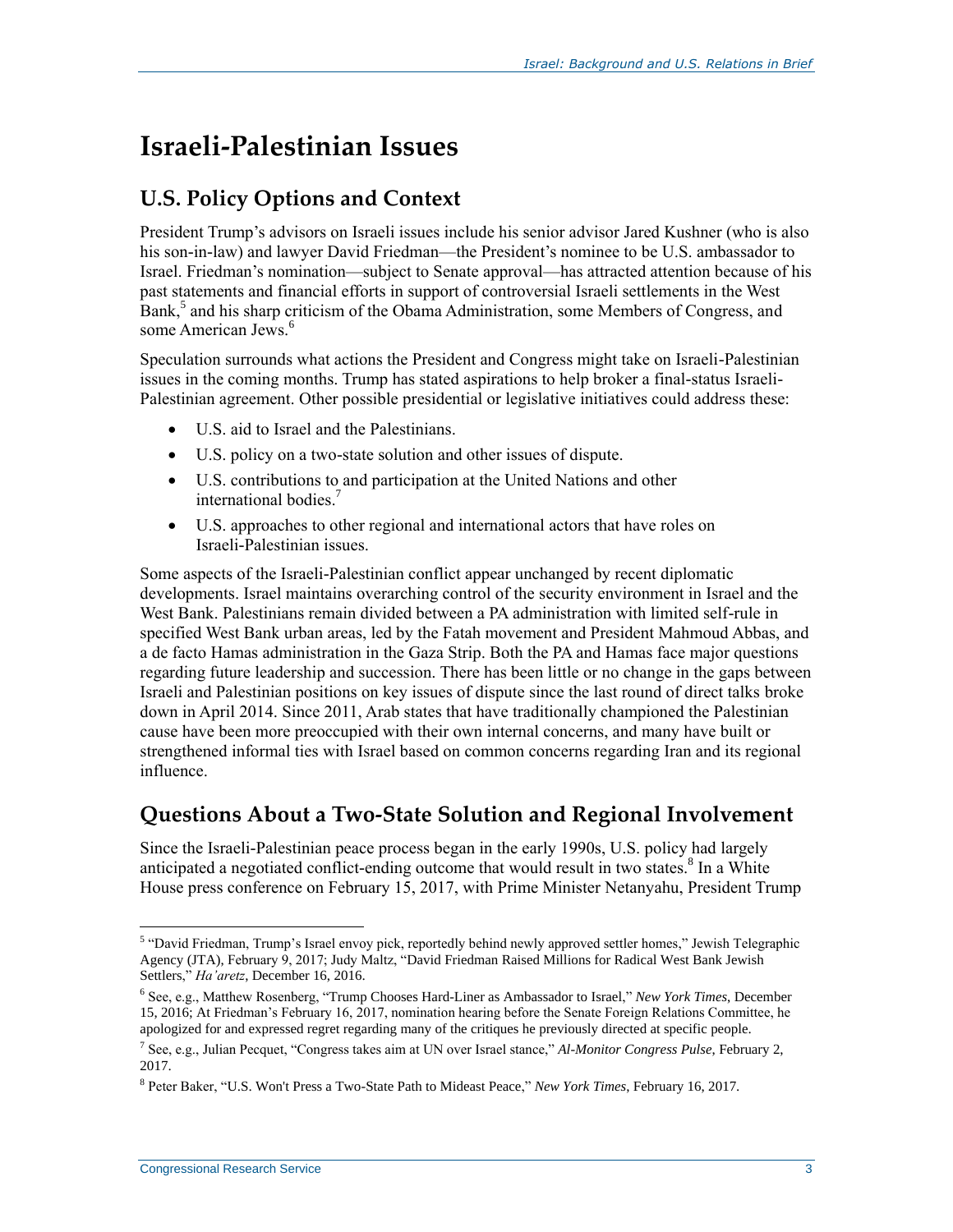said the following in response to a question about how his vision for Middle East peace relates to those of his predecessors regarding a two-state solution:

So I'm looking at two-state and one-state, and I like the one that both parties like. I'm very happy with the one that both parties like. I can live with either one.

Questions remain about whether Trump's statement signals a major departure from past U.S. policy, or whether his focus on leaving options open is more a tactical change than a substantive one. Ambassador Nikki Haley, the U.S. Permanent Representative to the United Nations, was quoted as saying on February 16 that the United States still supports a two-state solution, but that the President is looking for "thinking outside the box."<sup>9</sup> When the President was asked in a late February interview whether he had backed away from a two-state solution, he said, "No, I like the two-state solution. But I ultimately like what [both] parties like." He added that a two-state solution has not worked to this point.<sup>10</sup>

#### **Two-State Solution: Selected Past Developments**

**November 1947** – U.N. General Assembly adopts Resolution 181 (also known as the U.N. Partition Plan) recommending the establishment of both a Jewish and an Arab state after the withdrawal of the British from Palestine.

**1949-1950** – Armistice agreements and other international developments following first Arab-Israeli War leave Israel in control of present-day Israel and West Jerusalem, Jordan in control of the West Bank (including East Jerusalem), and Egypt in control of the Gaza Strip.

**June 1967** – Israel gains control of West Bank and Gaza Strip in "six-day" Arab-Israeli War.

**November 1967** – U.N. Security Council adopts Resolution 242, which sets forth land-for-peace formula that has been the basis for subsequent Arab-Israeli peace efforts.

**September 1978** – Israel and Egypt sign Camp David Accords (brokered and witnessed by the United States). In addition to anticipating a peace treaty between Israel and Egypt (signed in 1979), the Accords contemplate a transitional arrangement for self-governance in the West Bank and Gaza pending negotiations between Israel, Egypt, Jordan, and Palestinian representatives on the territories' final status.

**April 1987** – Secret London meeting between Israeli Foreign Minister Shimon Peres and Jordanian King Hussein contemplates a possible resolution of the Arab-Israeli conflict with Jordan representing Palestinian interests. Peres is unable to obtain Israeli cabinet approval of the arrangement. King Hussein relinquishes Jordanian claims to the West Bank in 1988.

**Late 1988** – Palestine Liberation Organization (PLO) Chairman Yasser Arafat makes various statements appearing to contemplate the establishment of a Palestinian state alongside Israel.

**September 1993** – The Israel-PLO Declaration of Principles (Oslo Accord)—signed in Washington, DC anticipates a transitional Palestinian limited self-rule arrangement (subsequently established as the Palestinian Authority) in the West Bank and Gaza pending final-status negotiations. In an exchange of letters, the PLO expresses its recognition of Israel's right to exist.

**January 2001** – Late in his Administration, President Clinton says, "I think there can be no genuine resolution to the conflict without a sovereign, viable, Palestinian state that accommodates Israelis' security requirements and the demographic realities."

**June 2002** – President Bush says, "My vision is two states, living side by side in peace and security."

**June 2009** – Prime Minister Netanyahu says that if Israel receives an acceptable "guarantee regarding demilitarization and Israel's security needs, and if the Palestinians recognize Israel as the state of the Jewish people, then we will be ready in a future peace agreement to reach a solution where a demilitarized Palestinian state exists alongside the Jewish state." In the final days of the March 2015 Israeli electoral campaign, Netanyahu says that a Palestinian state will not be established under his watch, but after the elections he asserts that he still supports a two-state solution.

<sup>9</sup> Kambiz Foroohar, "Trump Team Sows Confusion on Two-State Solution for Mideast," Bloomberg, February 16, 2017

<sup>&</sup>lt;sup>10</sup> Steve Holland, "Exclusive: Trump likes two-state solution, but says he will leave it up to Israelis, Palestinians," Reuters, February 23, 2016.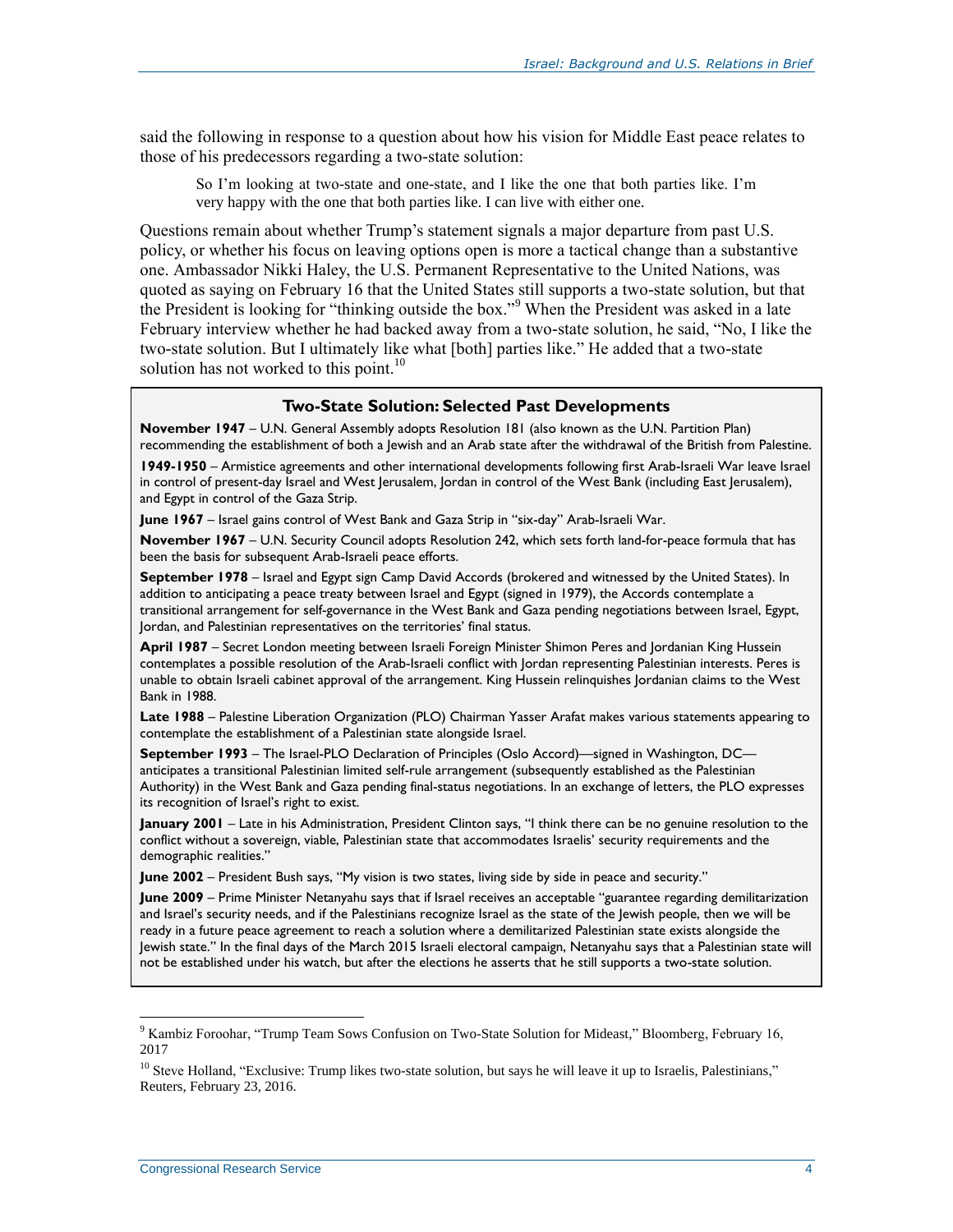The larger U.S. policy context could affect various observers' views on whether the Trump Administration's statements signal a change in position on a two-state solution, and how influential any such change might be. The Administration has appeared less critical than the Obama Administration of the Israeli government's actions on settlements, and more sympathetic to its overall narrative.<sup>11</sup> Moreover, relevant actors may anticipate less robust U.S. political engagement in the region than in past decades.<sup>12</sup> Saeb Erekat, chief negotiator for the Palestine Liberation Organization (PLO), called for "concrete measures" to save the two-state solution shortly after the press conference,<sup>13</sup> while countries such as Egypt, Jordan, the United Kingdom, and France have reemphasized their longtime support for two states.<sup>14</sup>

At the White House press conference, Netanyahu voiced support for an effort to involve "newfound Arab partners in the pursuit of a broader peace with the Palestinians" that Israel had previously proposed and that the Administration is reportedly exploring.<sup>15</sup> In 2016, then Secretary of State John Kerry reportedly made some initial efforts aimed at securing Israeli, Palestinian, and Arab state participation in a regional peace initiative. <sup>16</sup> Nevertheless, it is unclear whether Arab states would be willing and able to facilitate a conflict-ending resolution between the two parties. 17

At the press conference, Netanyahu insisted on two "prerequisites for peace": (1) Palestinian recognition of Israel as a Jewish state,<sup>18</sup> and (2) an indefinite Israeli security presence in the Jordan Valley area of the West Bank. Given Netanyahu's conditions, Senate Foreign Relations Committee Chairman Bob Corker inquired during the February 16 nomination hearing for Ambassador-designate Friedman as to whether policymakers are "helping the situation by continually talking about a two-state solution when having a military presence in the West Bank ad infinitum forever by Israel is really something different than a two- state solution?"

In a poll taken in December 2016 and released in February 2017, 54.7% of Israelis (49.9% of Israeli Jews) and 44.3% of Palestinians indicated support for a two-state solution.<sup>19</sup> The same poll posed the following question:

<sup>14</sup> "Egypt and Jordan: Don't give up on two-state solution," JTA, February 21, 2017; Foroohar, op. cit.; Julian Borger, "US ambassador to UN contradicts Trump's position on two-state solution," *Guardian*, February 16, 2017.

<sup>15</sup> Baker, "U.S. Won't Press a Two-State Path to Mideast Peace," op. cit.

<sup>16</sup> Barak Ravid, "Exclusive-Kerry Offered Netanyahu Regional Peace Plan in Secret 2016 Summit With al-Sissi, King Abdullah," *Ha'aretz*, February 19, 2017.

<sup>11</sup> See, e.g., Mazal Mualem, "Trump leaves Israelis, Palestinians to own fate," *Al-Monitor Israel Pulse*, February 17, 2017.

<sup>12</sup> See, e.g., Liz Sly, "Russia's new influence may limit Trump's scope in Middle East," *Washington Post*, January 22, 2017.

<sup>13</sup> Ian Fisher, "Palestinians Dismayed at U.S. Shift on Policy," *New York Times*, February 16, 2017.

<sup>17</sup> Ben Caspit, "3 alternatives to two-state or one-state solution for Mideast peace," *Al-Monitor Israel Pulse*, February 20, 2017.

<sup>&</sup>lt;sup>18</sup> Although the Palestine Liberation Organization (PLO) explicitly recognized Israel's right to exist in 1993, PLO leaders have been reluctant to publicly accept that Israel is the "nation-state of the Jewish people" because of concerns that doing so could contribute to negative effects for the Arab citizens who make up approximately 20% of Israel's population, as well as undermine the claims of Palestinian refugees to a "right of return" to their original or ancestral homes in present-day Israel.

 $19$  Poll taken December 8-10, 2016, by the Tami Steinmetz Center for Peace Research, Tel Aviv University, and the Palestinian Center for Policy and Survey Research, with a margin of error of 3%. Results available at

http://www.pcpsr.org/sites/default/files/Table%20of%20Findings\_English%20Joint%20Poll%20Dec%202016\_12Feb2 017.pdf. According to the poll, support among Israelis and Palestinians for specific parameters linked with a two-state solution fluctuates depending on the parameters.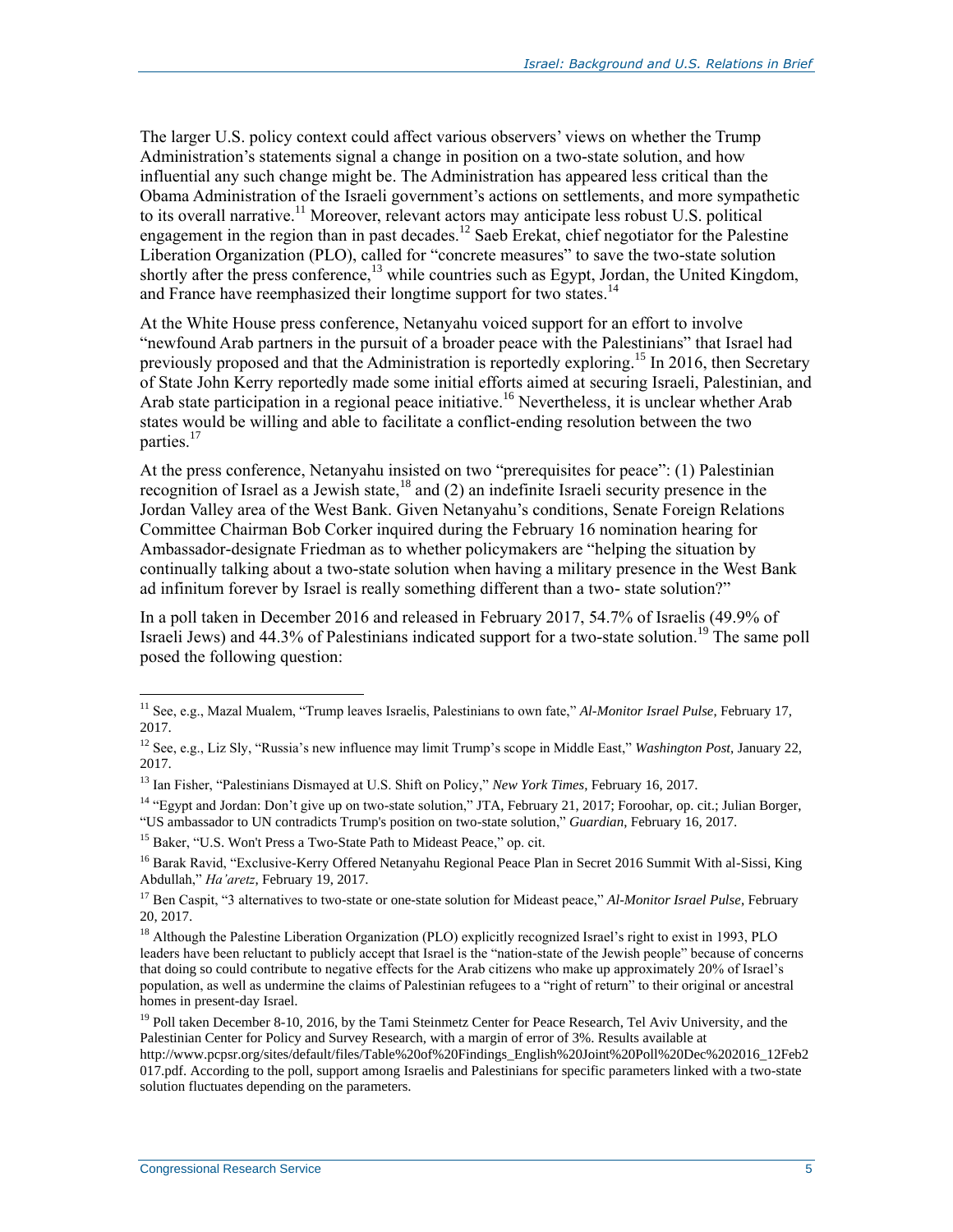Given the growing belief that the two-state solution is no longer viable, the idea of [a one-state-for-two-people] solution by which Palestinians and Jews will be citizens of the same state and enjoy equal rights is gaining some popularity. Do you support or oppose such a one-state solution?

In response to this question, 24.3% of Israelis (18.3% of Israeli Jews) and 36.2% of Palestinians indicated support.<sup>20</sup> Many Israelis express concern that a single-state arrangement would unacceptably compromise Israel's Jewish character. $^{21}$ 

## **Settlements and Diplomatic Initiatives**

#### **Settlements Overview and U.S. Policy**

Since 1967, hundreds of thousands of Israeli civilians have settled in territory that Israel has occupied militarily since that year's Arab-Israeli War. Approximately 371,000 Israelis live in West Bank settlements, with nearly  $212,000$  more in East Jerusalem.<sup>22</sup> These residential communities are located in areas that Palestinians claim as part of their envisioned future state. Israelis who defend the settlements' legitimacy generally cite some combination of legal, historical, strategic, nationalistic, or religious justifications, although Israeli opinion varies about different types of settlements in different locations.<sup>23</sup>

Since Israeli settlement construction began, it has attracted U.S. and international criticism. The international community generally considers Israeli construction on territory occupied in the 1967 war to be illegal.<sup>24</sup> For background on the issue and U.S. policy, see CRS Report RL33476, *Israel: Background and U.S. Relations*, by Jim Zanotti.

An April 2004 letter from President George W. Bush to then Israeli Prime Minister Ariel Sharon explicitly acknowledged that "in light of new realities on the ground, including already existing major Israeli populations (sic) centers, it is unrealistic to expect that the outcome of final status negotiations will be a full and complete return to the armistice lines of 1949." The letter came a few months after Sharon had introduced a disengagement plan whereby Israel contemplated withdrawing from or relocating settlements that "will not be included in the territory of the State of Israel in the framework of any possible future permanent agreement."<sup>25</sup>

 $\overline{a}$  $20$  Ibid.

 $21$  See, e.g., Holland, op. cit.

 $22$  CIA World Factbook estimates as of 2014.

<sup>&</sup>lt;sup>23</sup> For more information on the history of the settlements and their impact on Israeli society, see Naval Postgraduate School, *Religious Zionism and Israeli Settlement Policy*, 2014; Charles Selengut, *Our Promised Land: Faith and Militant Zionism in Israeli Settlements*, Rowman & Littlefield, 2015; Gershom Gorenberg, *The Accidental Empire: Israel and the Birth of the Settlements, 1967-1977*, New York: Times Books, 2006.

 $24$  The most-cited international law pertaining to Israeli settlements is the Fourth Geneva Convention, Part III, Section III, Article 49 *Relative to the Protection of Civilian Persons in Time of War*, August 12, 1949, which states in its last sentence, "The Occupying Power shall not deport or transfer parts of its own civilian population into the territory it occupies." Israel counters that the West Bank does not fall under the international law definition of "occupied territory," but is rather "disputed territory" because the previous occupying power (Jordan) did not have an internationally recognized claim to it. Israel claims that, given the demise of the Ottoman Empire at the end of World War I and the end of the British Mandate in 1948, no international actor has a superior legal claim.

<sup>&</sup>lt;sup>25</sup> Israel Ministry of Foreign Affairs, Address by PM Ariel Sharon at the Fourth Herzliya Conference, December 18, 2003.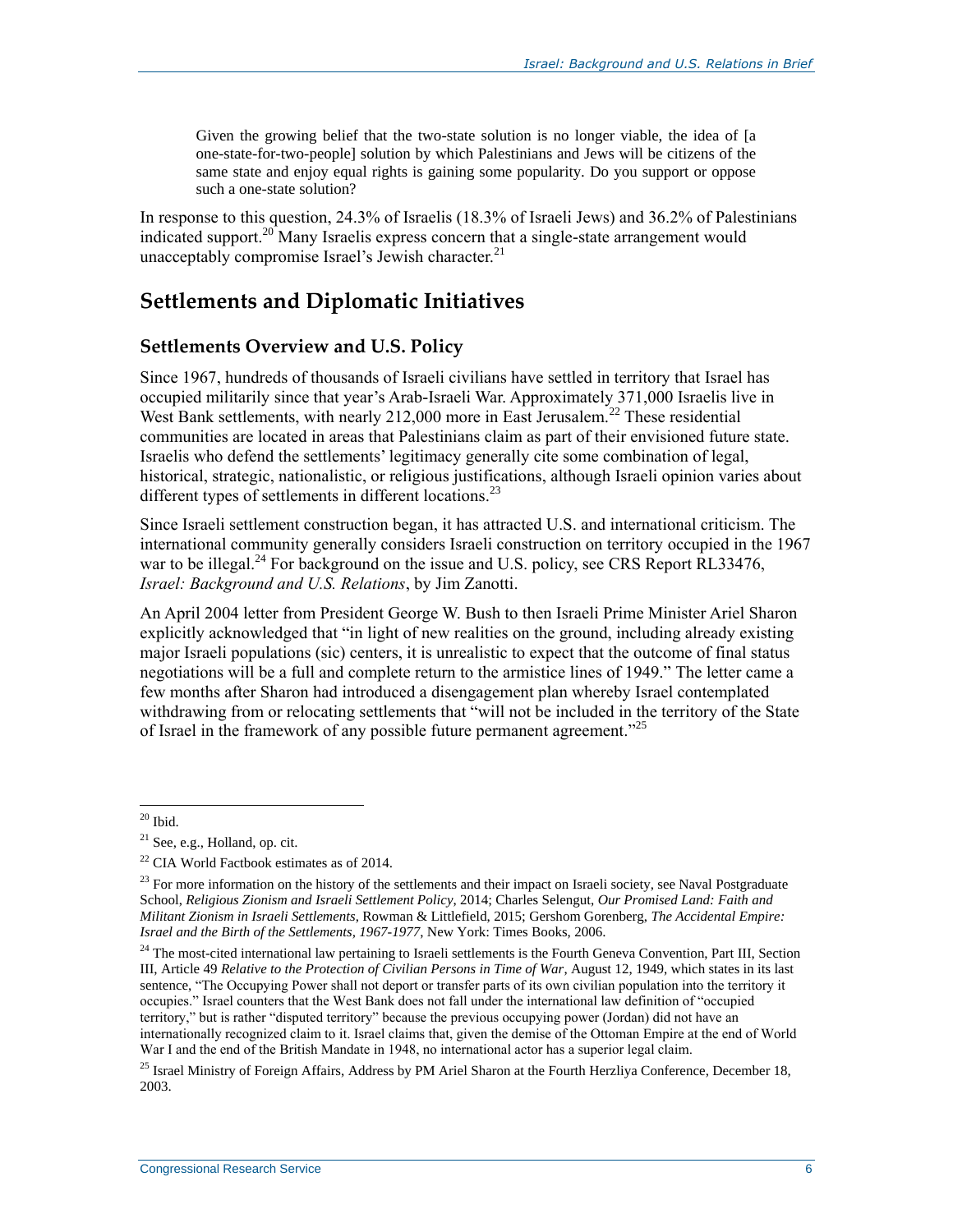The Obama Administration sought relatively greater constraints on settlement activity than the Bush Administration.<sup>26</sup> Although President Obama backed off his initial proposal to completely freeze settlement activity within a few months, some U.S.-Israel tension on the issue continued throughout most of his presidency. In July 2016, the United States and other members of the international Quartet<sup>27</sup> (European Union, Russia, the U.N. Secretary-General) released a report saying, among other things, that the "continuing policy of settlement construction and expansion, designation of land for exclusive Israeli use, and denial of Palestinian development is steadily eroding the viability of the two-state solution."<sup>28</sup> In September 2016, Quartet representatives released a statement reiterating their opposition to settlement construction and expansion, and further specifying concerns with regard to "the retroactive 'legalization' of existing units."<sup>29</sup>

Amid anticipation that the Trump Administration would be less critical of official Israeli actions and statements on settlements and other Palestinian-related issues, Israeli officials continued announcing settlement plans or construction-related activities during the last months of the Obama Administration.

To date, the Trump Administration has been less critical than the Obama Administration of Israeli settlement-related announcements and construction activity. However, in February 2017, after settlement-related announcements in connection with more than 5,000 housing units and Netanyahu's announcement of the possible construction of a new settlement as a compensatory measure for the early February evacuation of a West Bank outpost known as Amona, the White House Press Secretary released a statement with the following passage:

While we don't believe the existence of settlements is an impediment to peace, the construction of new settlements or the expansion of existing settlements beyond their current borders may not be helpful in achieving that goal. As the President has expressed many times, he hopes to achieve peace throughout the Middle East region.<sup>30</sup>

Also, at his February 15 White House press conference with Netanyahu, President Trump told Netanyahu that he wanted to see Israel "hold back on settlements for a little bit."

### **Domestic Israeli Developments**

In the context of the U.S. presidential transition, right-of-center Israeli figures appear to be more assertive in their efforts to consolidate Israeli claims to key areas of the West Bank.<sup>31</sup> For

 $\overline{a}$  $^{26}$  U.S. and Israeli leaders publicly differed on whether Obama's expectations of Israel contradicted statements that the George W. Bush Administration had made. Some Israeli officials and former Bush Administration officials said that the United States and Israel had reached an unwritten understanding that "Israel could add homes in settlements it expected to keep [once a final resolution with the Palestinians was reached], as long as the construction was dictated by market demand, not subsidies." Glenn Kessler and Howard Schneider, "U.S. Presses Israel to End Expansion," *Washington Post*, May 24, 2009. This article quotes former Bush Administration deputy national security advisor Elliott Abrams as saying that the United States and Israel reached "something of an understanding." The accounts of former Bush Administration officials diverge in their characterization of U.S.-Israel talks on the subject, but the Obama Administration insisted that if understandings ever existed, it was not bound by them. Ethan Bronner, "Israelis Say Bush Agreed to West Bank Growth," *New York Times*, June 3, 2009.

 $27$  The Quartet formed in 2002 as an effort by the members to pool their efforts in mitigating conflict and promoting the peace process.

<sup>&</sup>lt;sup>28</sup> The report, dated July 1, 2016, is available at http://www.state.gov/p/nea/rls/rpt/259262.htm. It also lamented terrorist attacks against civilians and Palestinian incitement to violence.

<sup>&</sup>lt;sup>29</sup> The statement is available at http://www.state.gov/r/pa/prs/ps/2016/09/262344.htm.

<sup>&</sup>lt;sup>30</sup> White House Office of the Press Secretary, Statement by the Press Secretary, February 2, 2017.

<sup>31</sup> "Unsettled: Mr Netanyahu, Mr Trump and the settlers," *Economist*, January 28, 2017.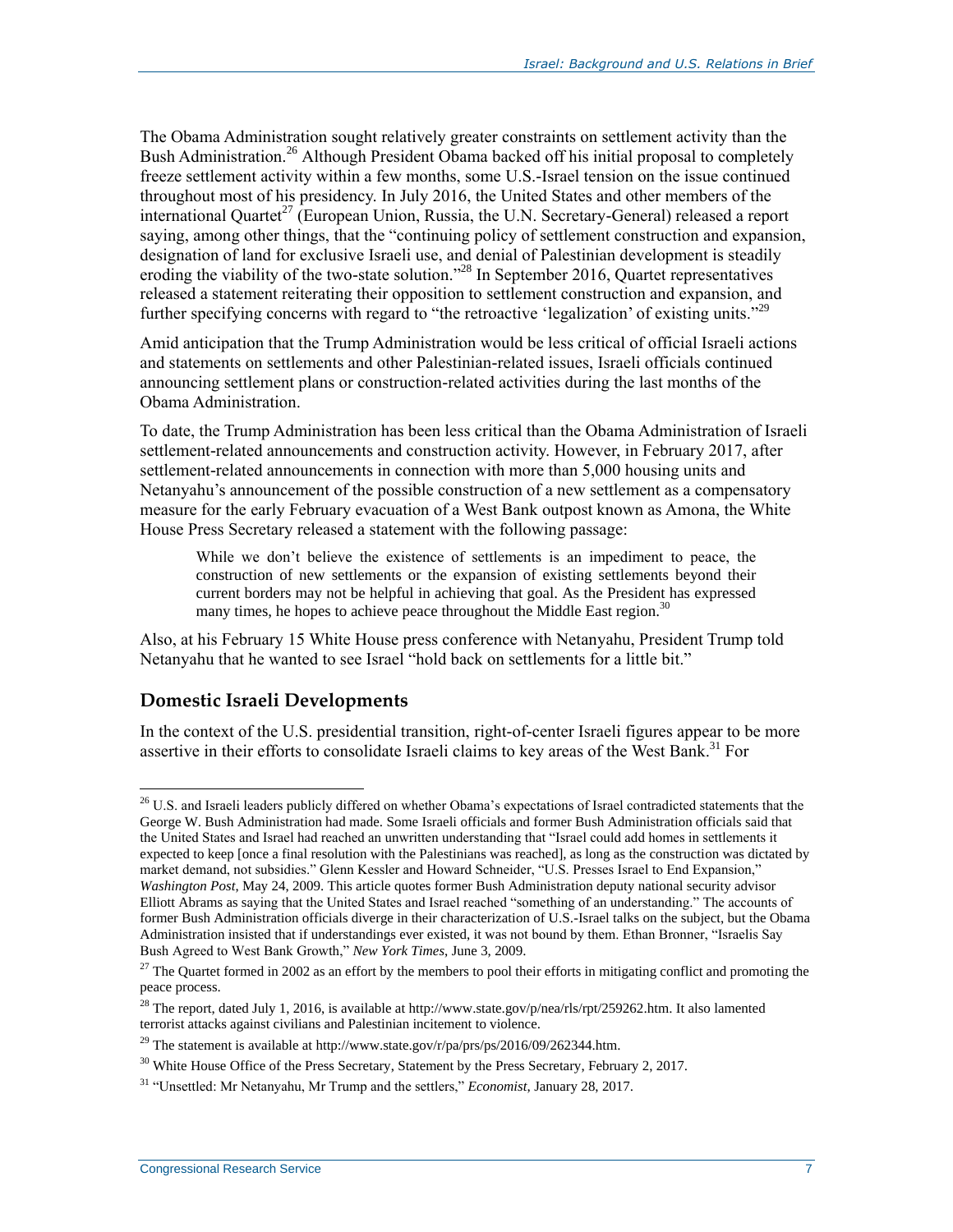example, Naftali Bennett (a Netanyahu coalition partner with extensive settler support) supports an initiative that would reportedly see the settlement of Ma'ale Adumim (approximate population: 40,000) just east of Jerusalem "annexed as a first step toward applying Israeli law and ending military rule" over the  $60\%$  of the West Bank that is under Israeli control.<sup>32</sup> In light of many Israelis' regard for their country's international political and economic profile, Netanyahu has countered calls for bold unilateral moves by saying, "This is no time for off-the-cuff decisions or political dictations, and this is no time for surprises. This is the time for considered, responsible diplomacy among friends."<sup>33</sup>

Netanyahu supported the advancement of legislation in the Knesset known as the Regulation Law, but the timing of its passage in early February reportedly ran counter to Netanyahu's preferences. <sup>34</sup> The law is expected by many observers to be overturned by Israel's Supreme Court.<sup>35</sup> Pending judicial action, the law authorizes the Israeli government to expropriate private Palestinian property in order to provide a basis for the legality (under Israeli law) of perhaps more than half of the approximately 100 settlement outposts in existence.<sup>36</sup>

According to an Israeli journalist, Israel's government plans to actively seek the Trump Administration's acknowledgment of Israel's future sovereignty in "settlement blocs"<sup>37</sup>—areas anticipated by Israeli leaders to be within the boundaries of Israel if the issue of borders is eventually finalized with the Palestinians via negotiations. However, hundreds of the housing units included in the early 2017 approvals mentioned above are in the West Bank settlement of Ariel, whose status as part of a bloc is disputed by Palestinians who assert that its inclusion would unfairly infringe upon Palestinians' territorial contiguity and claims to water rights.<sup>38</sup> At least a few of the approved units are for a settlement well outside the blocs identified by Israel.<sup>39</sup>

<sup>32</sup> Ilan Evyatar, "Hemmed in from All Sides," *Jerusalem Report*, January 23, 2017.

<sup>33</sup> Isabel Kershner, "A Bolder Israel Plans to Expand Its Settlements," *New York Times*, January 25, 2017.

<sup>34</sup> "Netanyahu asks to delay settlements bill vote so he can coordinate with US," *Times of Israel*, February 5, 2017.

<sup>35</sup> Ian Fisher, "Israel Passes Provocative Legislation to Retroactively Legalize Settlements," *New York Times*, February 7, 2017.

<sup>&</sup>lt;sup>36</sup> Joe Dyke, "Clashes as Israel evicts wildcat settlers," Agence France Presse, February 1, 2017.

<sup>37</sup> Uri Savir, "Who will have upper hand in Trump's Mideast policy?" *Al-Monitor Israel Pulse*, January 29, 2017.

<sup>38</sup> Kershner, op. cit.

 $39$  Ibid.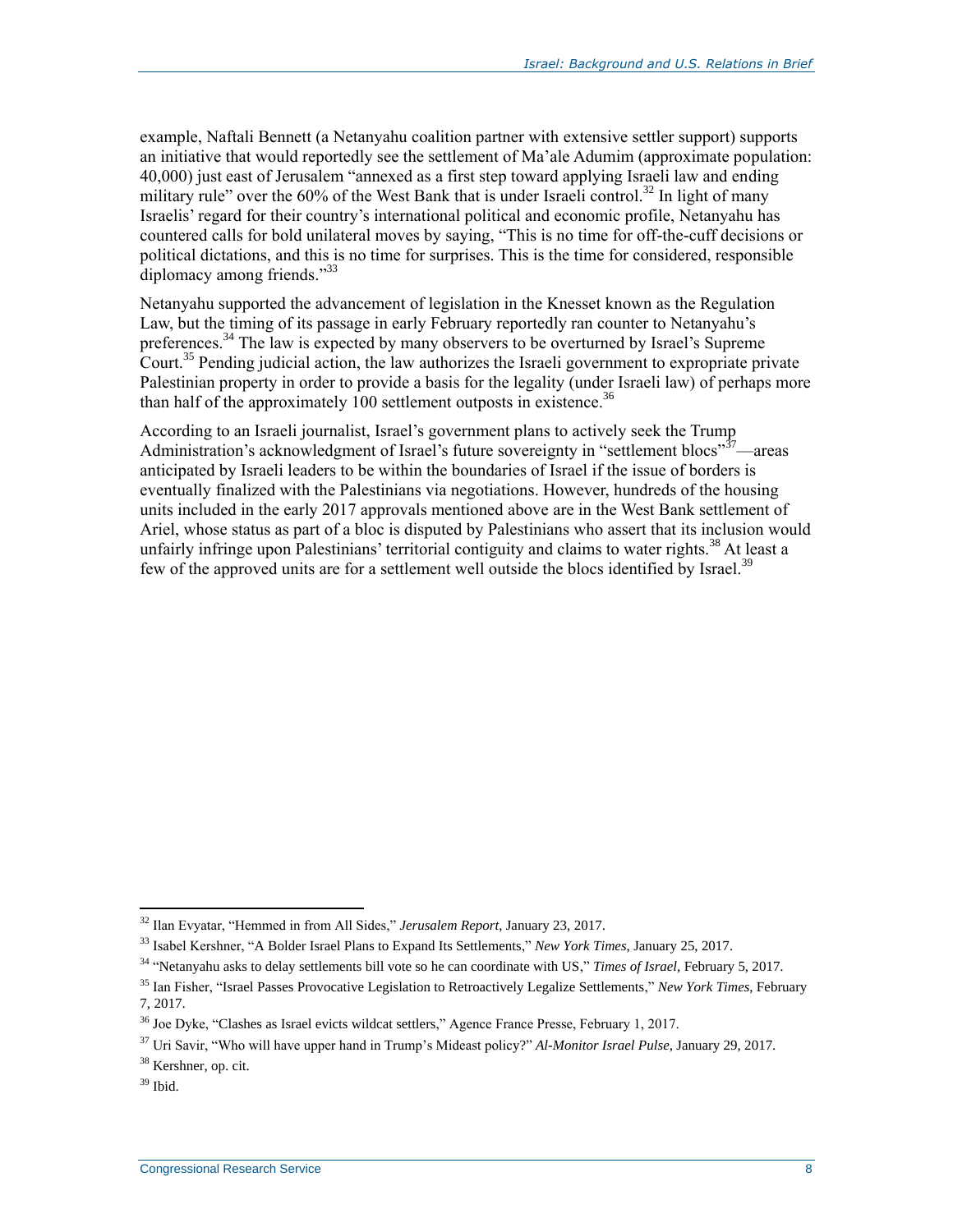

**Figure 2. Israeli Settlements in the West Bank**

**Sources:** Middle East Eye, 2016, with some modifications to the legend by CRS. **Notes:** All areas are approximate.

### **UNSCR 2334 and Past U.N. Security Council Activity**

On December 23, 2016, the U.N. Security Council adopted Resolution 2334 by a vote of 14 in favor, zero against, and one abstention by the United States. The resolution, among other things:

- Reaffirms that settlements established by Israel in "Palestinian territory occupied since 1967, including East Jerusalem," constitute "a flagrant violation under international law" and a "major obstacle" to a two-state solution and a "just, lasting and comprehensive peace."
- Reiterates the Council's demand that Israel "immediately and completely cease all settlement activities."
- Underlines that the Council will not recognize changes to 1949-1967 armistice lines demarcating the West Bank other than those agreed by the parties through negotiations.
- Calls upon all states to "distinguish, in their relevant dealings, between the territory of the State of Israel and the territories occupied since 1967."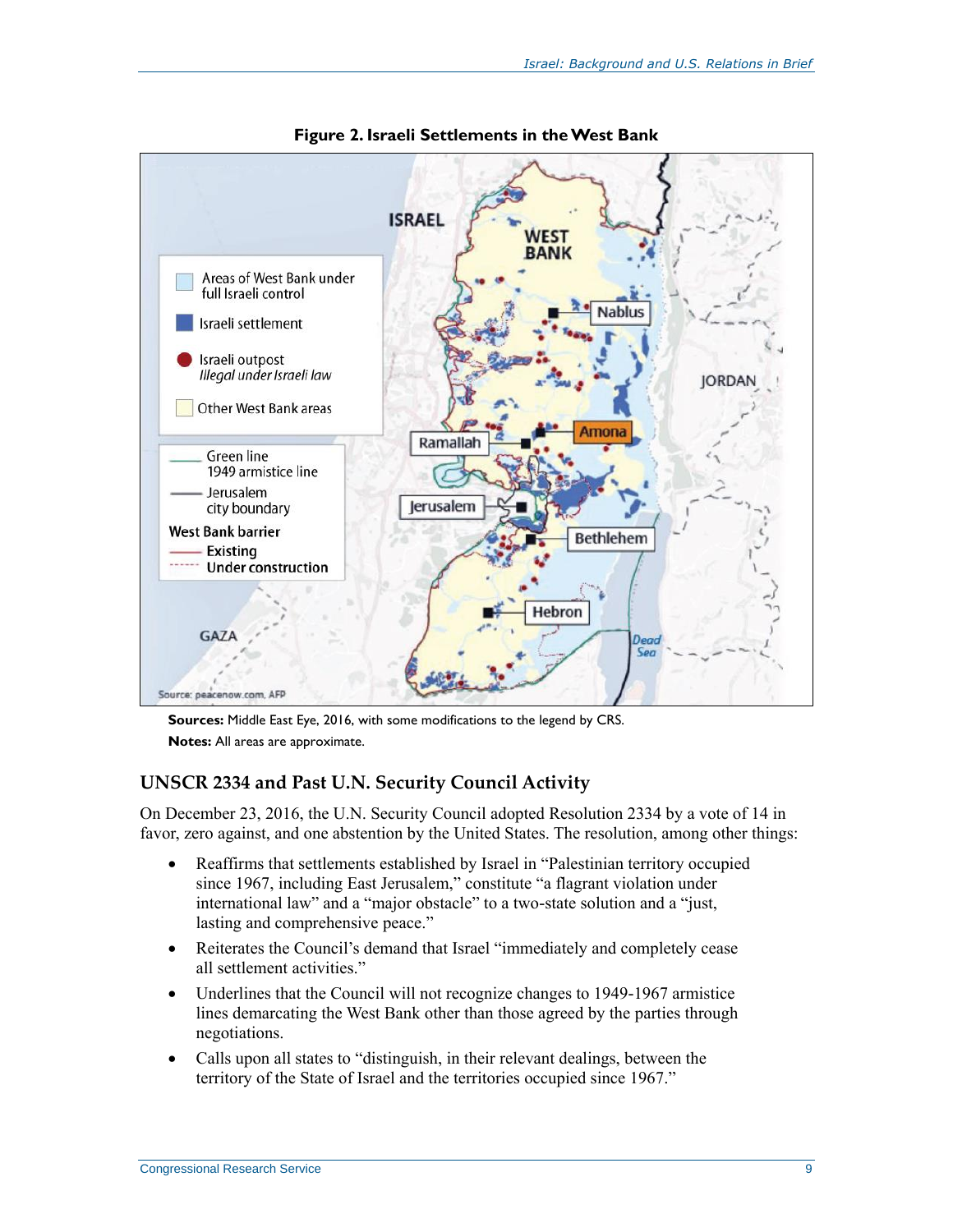- Calls for immediate steps to prevent acts of violence against civilians and to clearly condemn all acts of terrorism.
- Calls upon both parties to act on the basis of international law and their previous agreements and obligations, and to "refrain from provocative actions, incitement and inflammatory rhetoric."
- Urges the intensification and acceleration of international and regional diplomatic efforts and support aimed at achieving without delay a "comprehensive, just and lasting peace in the Middle East."

In February 2011, the Obama Administration had vetoed a draft U.N. Security Council resolution (UNSCR)—approved by all 14 other members of the Security Council—that also would have characterized Israeli settlements in the West Bank and East Jerusalem as illegal, and demanded cessation of settlement activities. The 2011 draft UNSCR did not contain language similar to UNSCR 2334 condemning terrorism and calling for actors to prevent violence and refrain from incitement.<sup>40</sup> Susan Rice, then-U.S. Permanent Representative to the United Nations, clarified that despite its veto, the Obama Administration opposed settlement construction as illegitimate and at cross-purposes with peace efforts.<sup>41</sup>

Over the course of several decades and Administrations, U.S. decisions to support, abstain from, or veto draft UNSCRs relating to Israeli-Palestinian issues have varied. In 1980, UNSCR 465, which was adopted unanimously, determined that Israel's practices of settling parts of its population in territories occupied since 1967 constituted a "flagrant violation of the Geneva Convention relative to the Protection of Civilian Persons in Time of War." Some subsequent UNSCRs that were adopted featured language appearing to criticize settlements.<sup>42</sup> As with the Obama Administration's February 2011 veto, some other Administrations have vetoed draft UNSCRs relating to Israeli-Palestinian issues, including 1983 and 1997 draft UNSCRs relating specifically to settlements.<sup>43</sup>

Various observers and policymakers have debated the impact of UNSCR 2334. One media report characterized UNSCR 2334 as "largely symbolic" because it did not include specific references to sanctions or other punitive measures against Israel.<sup>44</sup> On January 5, 2017, the House passed H.Res. 11, which objected to UNSCR 2334 and the Obama Administration's abstention, by a 340- 80 vote (with four voting "present"). A Senate resolution objecting to UNSCR 2334 (S.Res. 6) has been introduced in the Senate, and was co-sponsored by 78 Senators as of February 24, 2017. On September 20, 2016, 88 Senators had signed a letter to Obama urging him to "make it clear that you will veto any one-sided UNSC resolution that may be offered in the coming months … whether focused on settlements or other final-status issues.<sup>345</sup> In April 2016, 394 Representatives had signed a similar letter to President Obama.<sup>46</sup>

 $\overline{a}$  $^{40}$  For an analysis, which indicates that the violence and incitement references in UNSCR 2334 may have contributed to perceptions among U.S. officials and others that UNSCR 2334 was less unfavorable to Israel than the 2011 draft UNSCR, see Michal Hatuel Radoshitzky, "Analysis: Four factors that paved the way for UN vote on settlements," jpost.com, December 27, 2016.

<sup>&</sup>lt;sup>41</sup> "United States vetoes Security Council resolution on Israeli settlements," UN News Centre, February 18, 2011.

 $^{42}$  See, e.g., https://peacenow.org/WP/wp-content/uploads/US-Israel-UNSCRs-1967-present.pdf.

<sup>&</sup>lt;sup>43</sup> Jewish Virtual Library, U.N. Security Council: U.S. Vetoes of Resolutions Critical to Israel.

<sup>44</sup> Josef Federman, "Israel's Humbled Benjamin Netanyahu Places Hopes in Donald Trump," Associated Press, December 25, 2016.

<sup>&</sup>lt;sup>45</sup> The text of the letter is available at https://www.gillibrand.senate.gov/newsroom/press/release/senators-gillibrandand-rounds-lead-bipartisan-initiative-urging-president-obama-to-reject-and-if-needed-veto-any-one-sided-resolutions- (continued...)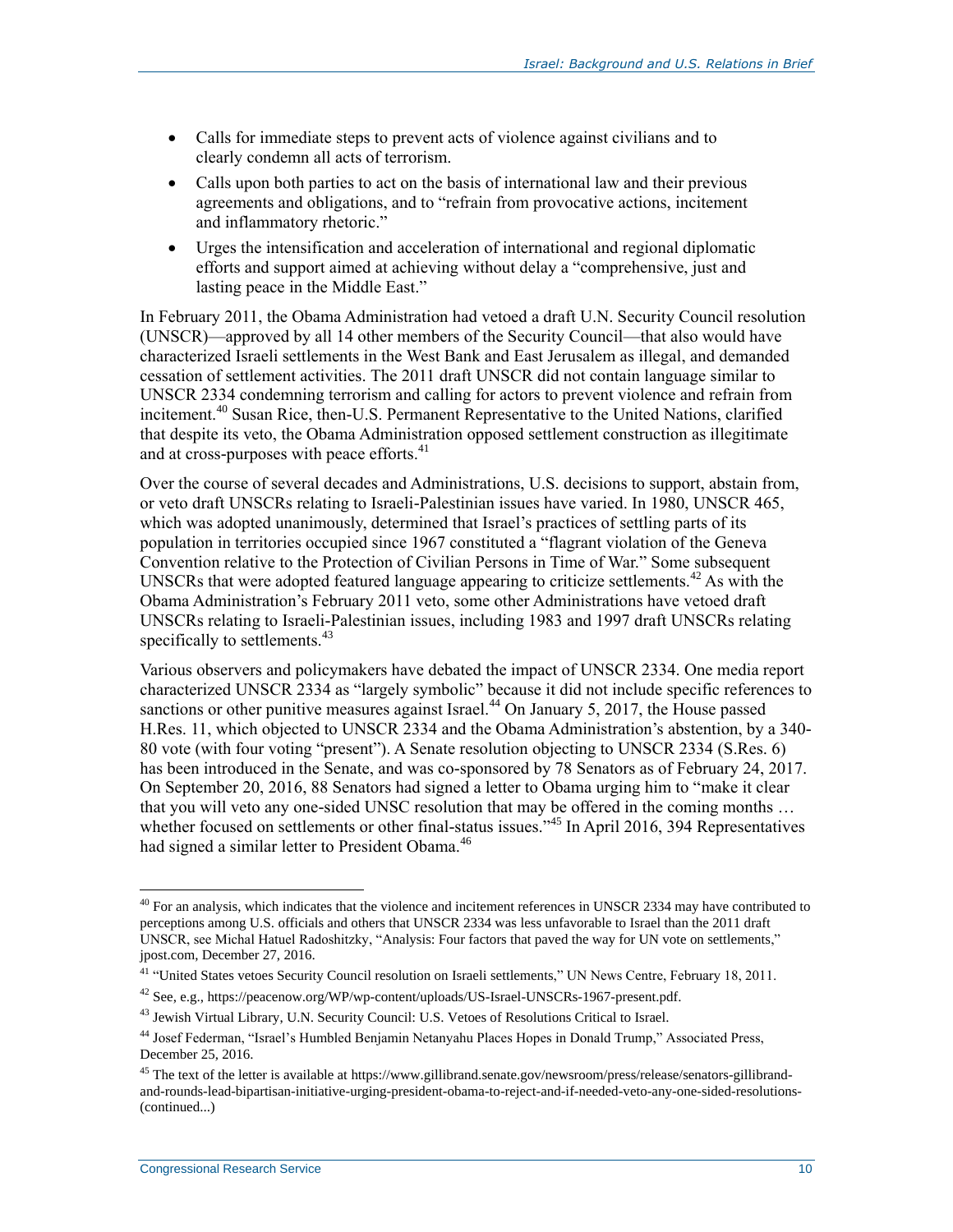Following the adoption of UNSCR 2334, then Secretary of State John Kerry gave a speech to explain the U.S. abstention and to set forth guidance on borders, the two-state principle, Palestinian refugees, Jerusalem, security, and end-of-conflict as a possible basis for future Israeli-Palestinian negotiations.<sup>47</sup>

Trump, as President-elect, publicly advocated a U.S. veto of UNSCR 2344 before the vote,<sup>48</sup> and indicated after the vote and the Kerry speech that his approach to Israeli-Palestinian issues would be different.<sup>49</sup> Prime Minister Netanyahu vehemently denounced the resolution.

## **U.S. Embassy Move to Jerusalem?**

### **Background**

Successive U.S. Administrations of both political parties since 1948 have maintained that the fate of Jerusalem is to be decided by negotiations and have discouraged the parties from taking actions that could prejudice the final outcome of those negotiations. The Palestinians envisage East Jerusalem as the capital of their future state. However, the House of Representatives passed H.Con.Res. 60 in June 1997, and the Senate passed S.Con.Res. 21 in May 1997. Both resolutions called on the Clinton Administration to affirm that Jerusalem must remain the undivided capital of Israel.

A related issue is the possible relocation of the U.S. embassy from Tel Aviv to Jerusalem. Proponents argue that Israel is the only country where a U.S. embassy is not in the capital identified by the host country, that Israel's claim to West Jerusalem—where an embassy may be located—is unquestioned, and/or that Palestinians must be disabused of their hope for a capital in Jerusalem. Opponents say such a move would undermine prospects for Israeli-Palestinian peace and U.S. credibility with Palestinians and in the Muslim world, and could prejudge the final status of the city. The Jerusalem Embassy Act of 1995 (P.L. 104-45) provided for the embassy's relocation by May 31, 1999, but granted the President authority, in the national security interest, to suspend limitations on State Department expenditures that would be imposed if the embassy did not open. Presidents Clinton, Bush, and Obama consistently suspended these spending limitations, and the embassy has remained in Tel Aviv. President Obama issued the most recent six-month suspension of limitations on December 1,  $2016$ <sup>50</sup>

Over successive Congresses, various Members have periodically introduced substantially similar versions of a Jerusalem Embassy and Recognition Act or thematically related bills or resolutions. Such legislative initiatives seek the embassy's relocation and would remove or advocate the removal of the President's authority to suspend the State Department expenditure limitations cited above. New versions (S. 11, H.R. 257, and H.R. 265) were introduced in January 2017.

<sup>(...</sup>continued)

at-the-united-nations.

<sup>46</sup> Its text is available at http://kaygranger.house.gov/sites/granger.house.gov/files/

Letter%20to%20President%20Obama%20supporting%20direct%20negotiations%20%E2%80%93%20signed%20by% 20394%20Members%20of%20Congress\_1.pdf.

<sup>&</sup>lt;sup>47</sup> State Department transcript of Kerry's remarks, Washington, DC, December 28, 2016.

<sup>48</sup> Peter Baker, "President-Elect Moves to Shape Mideast Policy," *New York Times*, December 23, 2016.

<sup>49</sup> "Trump after Kerry speech: Israel treated 'very, very unfairly,'" *Jewish Telegraphic Agency*, December 30, 2016.

 $50$  https://www.whitehouse.gov/the-press-office/2016/12/01/presidential-determination-suspension-limitations-underjerusalem.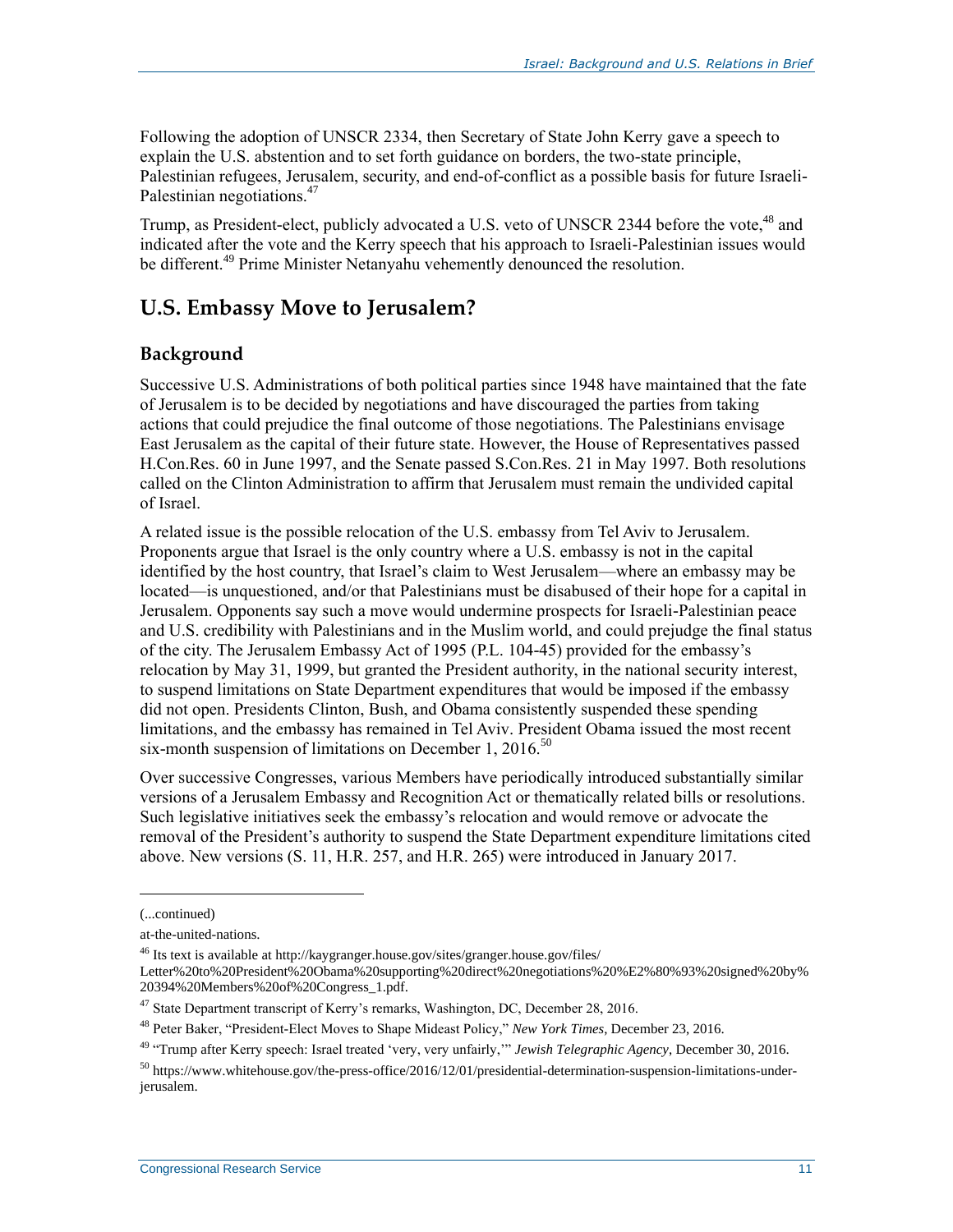### **Prospective Trump Administration Action and Potential Reaction**

As a candidate, Donald Trump—like Bill Clinton and George W. Bush when they were presidential candidates—pledged to move the embassy to Jerusalem. After the election a number of Trump's top aides reportedly stated that Trump intended to follow through on the pledge,<sup>51</sup> and Trump himself said in response to a question on the subject shortly before his inauguration that he does not break promises.<sup>52</sup> However, shortly after his inauguration, President Trump said it was too early to discuss a move.<sup>53</sup> Prime Minister Netanyahu has voiced support for the relocation of the U.S. embassy and all other countries' embassies to Jerusalem, but has not made specific, timebased demands.<sup>54</sup> At his February 15 press conference with Netanyahu, the President said, "As far as the embassy moving to Jerusalem, I'd love to see that happen. We're looking at it very, very strongly. We're looking at it with great care."

Some observers claim that moving the U.S. embassy could lead to a number of negative consequences. Before leaving office, former Secretary Kerry predicted that such a move could lead to an "explosion" in the region, and Israeli authorities reportedly have contemplated scenarios involving possible violent responses by Palestinians.<sup>55</sup> The PLO's chief negotiator has threatened to reverse the recognition it has accorded Israel to date.<sup>56</sup> An opponent of the move has argued that it would be "in direct violation" of the 1993 Declaration of Principles (also known as the Oslo Accord).<sup>57</sup> Some observers appear to base their stated concerns about an embassy move not on an imminent expectation of security problems or dramatic diplomatic backlash, but on the possibility that a move could undermine promising opportunities for Israel to work with Arab states. $58$ 

However, proponents of a move downplay such concerns. One proponent has asserted that widespread de facto acceptance of West Jerusalem as part of Israel means that relocating the embassy to Jerusalem would not prejudice the U.S. stance on the city's ultimate status, including that of the Old City and the holy sites.<sup>59</sup> Another proponent has stated that an embassy move could change the atmosphere in such a way that a resumption of peace talks becomes more likely.<sup>60</sup> A former senior U.S. official on Israeli-Palestinian issues wrote in January 2017 that coupling an embassy move with a larger diplomatic initiative regarding Jerusalem's status could possibly aid the peace process, under certain circumstances.<sup>61</sup>

 $\overline{a}$ 

<sup>58</sup> Lake, op. cit.

<sup>&</sup>lt;sup>51</sup> Daniel Estrin, "Trump Favors Moving U.S. Embassy to Jerusalem, Despite Backlash Fears," NPR, November 15, 2016.

<sup>52</sup> Ian Fisher, "Netanyahu Says U.S. Should Move Its Embassy," *New York Times*, January 30, 2017.

 $53$  Ibid.

<sup>54</sup> Ibid.

<sup>55</sup> Barak Ravid, "Netanyahu Briefed on Scenarios of Violence Should Trump Move Embassy to Jerusalem," haaretz.com, January 21, 2017.

<sup>56</sup> Eli Lake, "Israel Needs Its Arab Friends More Than U.S. Embassy Move," Bloomberg, December 21, 2016.

 $<sup>57</sup>$  Danny Seidemann, "Moving the U.S. Embassy in Israel to Jerusalem: A Hard Look at the Arguments and</sup> Implications," *Insiders' Jerusalem*, January 3, 2017. See Article V, Section 3 of the Oslo Accord, which states that permanent status negotiations "shall cover remaining issues, including: Jerusalem, refugees, settlements, security arrangements, borders, relations and cooperation with other neighbors, and other issues of common interest." http://www.mfa.gov.il/MFA/ForeignPolicy/Peace/Guide/Pages/Declaration%20of%20Principles.aspx. Israel and the PLO were the two parties to the Oslo Accord. The United States and Russia both witnessed the document.

<sup>&</sup>lt;sup>59</sup> Amiad Cohen, "Please, America, Move Your Embassy to Jerusalem," nytimes.com, December 27, 2016.

<sup>60</sup> "Moving the US embassy to Jerusalem," *Economist*, December 24, 2016.

<sup>61</sup> Martin Indyk, "The Jerusalem-first option," *New York Times*, January 6, 2017.